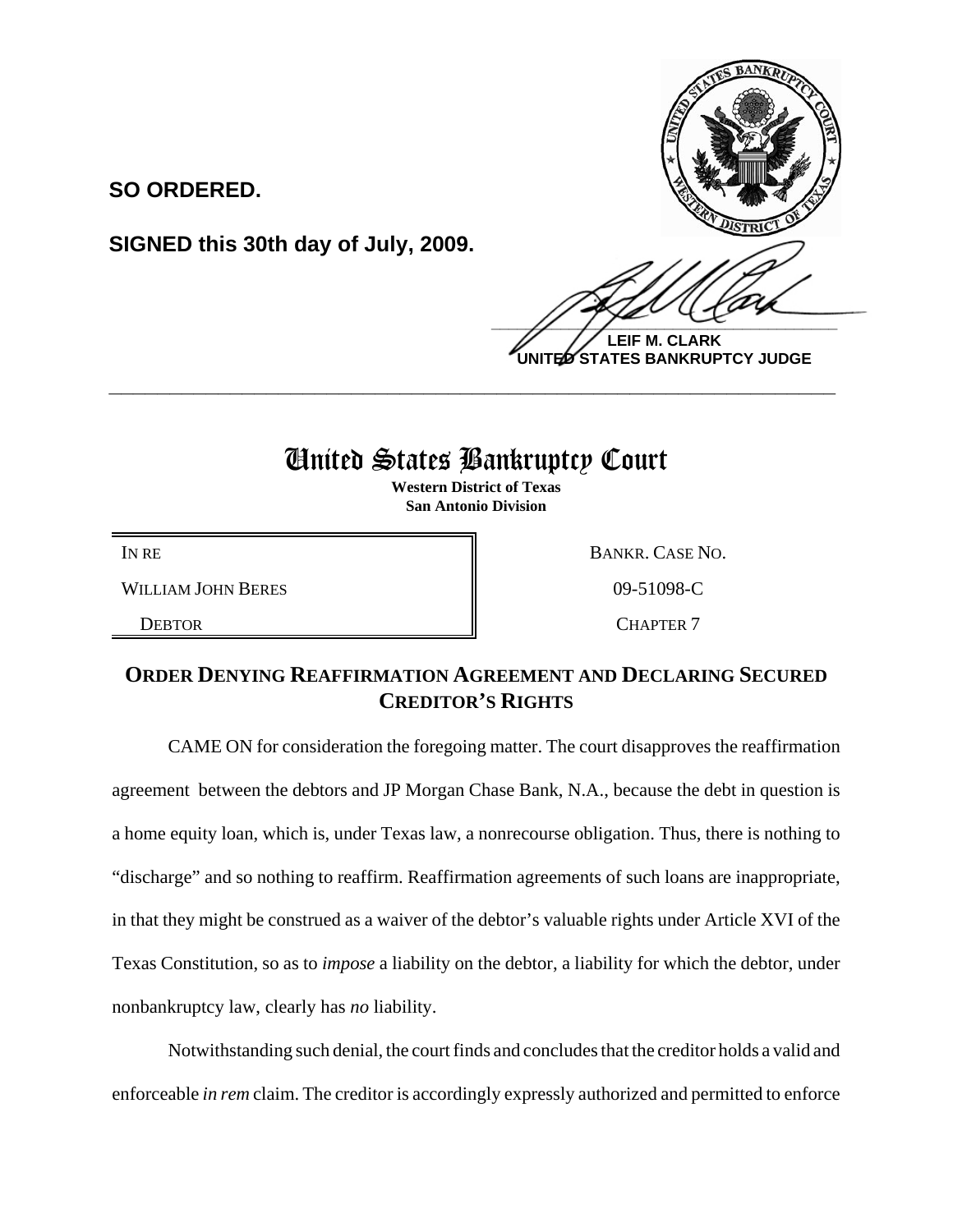the obligation of the debtors to the creditor as an *in rem* obligation, such enforcement rights to specifically include the right to notify the debtor of payments that are or are to become due either orally or in writing (including the right to send regular payment statements, payment booklets, and the like), the right to demand payment when such payments are not made (either in full or in part), the right to threaten resort to *in rem* remedies in the event of non-payment, the right to accelerate the indebtedness incident to enforcement of *in rem* remedies, the right to give notice of foreclosure sale, the right to initiate judicial or nonjudicial foreclosure as an *in rem* remedy, and the right to conduct and complete (either directly or indirectly) such foreclosure sale, so long as all of the foregoing are conducted in accordance with the terms of the indebtedness, and further in accordance with applicable non-bankruptcy law. None of the foregoing shall ever constitute a violation of the discharge injunction entered in this case pursuant to section 524(a) of title 11.

Further, the creditor is authorized and permitted to communicate with the debtor regarding the status of the account, either orally or in writing, and the debtors are authorized and permitted to obtain information from the creditor, either orally or in writing, regarding the status of the account. The creditor is authorized and permitted to afford to the debtors the same services with respect to this account as they would enjoy had there been no bankruptcy, including, as applicable, internet access to the account, the use of electronic funds transfers as a means of payment, and the right to receive regular billing statements and regular escrow updates. The provision of all such services shall never constitute a violation of the discharge injunction entered in this case pursuant to section 524(a) of title 11.

Further, the creditor is authorized and permitted to renegotiate the terms of the indebtedness with the debtors (provided that such renegotiated indebtedness shall remain solely an *in rem* liability of the debtors), to provide payoff amounts for the purposes of any refinancing with a third party, or